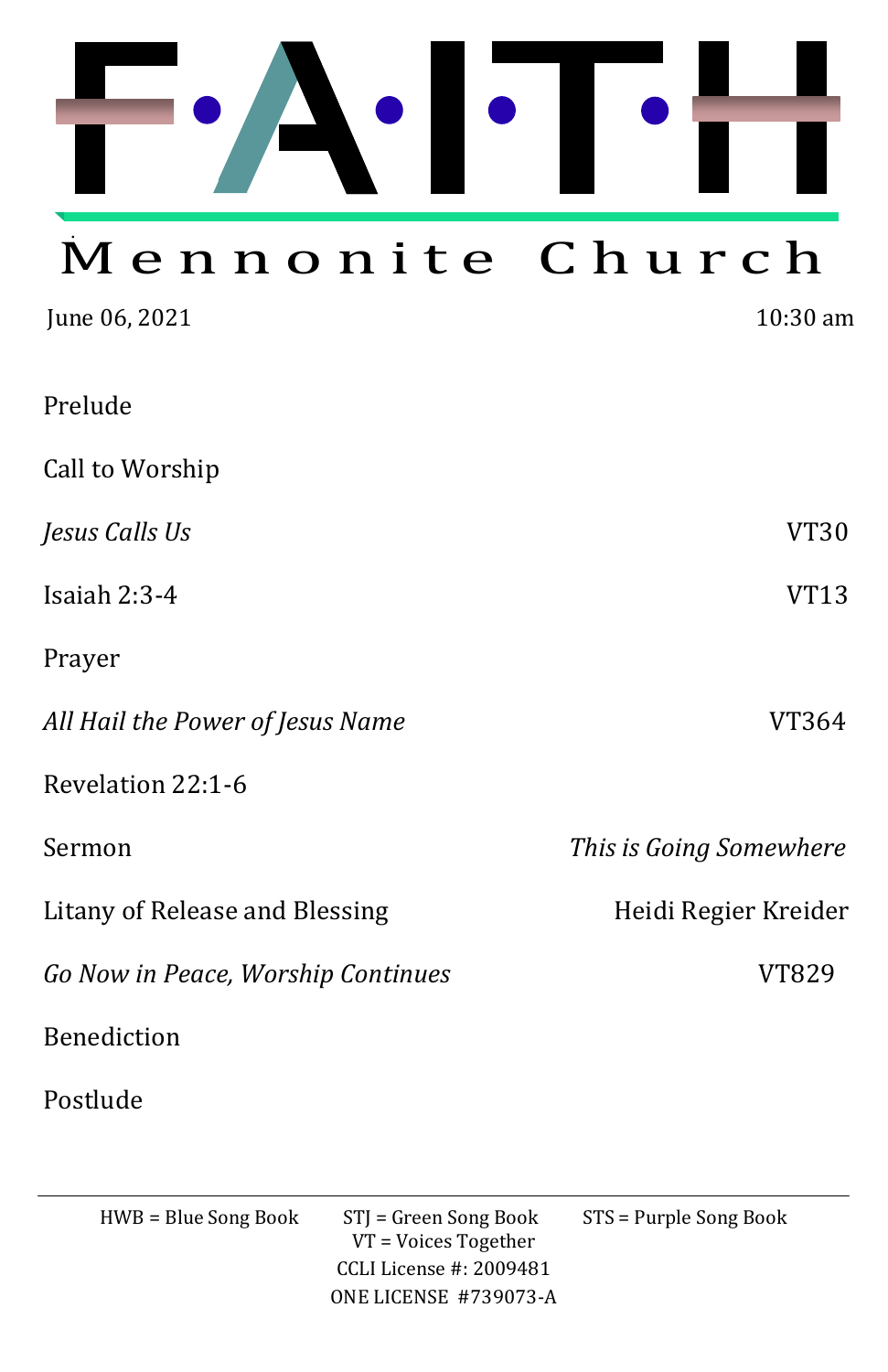### **WORSHIP PARTICIPANTS**

| Accompanists Marlene Habegger |  |
|-------------------------------|--|

| Sanctuary Prep <i>Leslie Hadley</i> |
|-------------------------------------|
| BroadcastingAndrew Plank            |
|                                     |
|                                     |
| Ushers  Team B (Wendell Banman)     |

#### **GREETERS**

## **Front Door**

- 06/06 Darlene Powers
- 06/13 Alice Jantzen

## **Back Door by Kitchen**

- 06/06 Joyce Gaeddert
- 06/13 Mark Jantzen



**WELCOME** to Faith Mennonite Church. We are glad you are here. If you need a **listening assistance device or a large print bulletin**, please ask an usher.

## **OUR MISSION STATEMENT**

As followers of Jesus Christ, our mission is to

- Worship together as a community of faith,
- **-** Invite everyone to share the gift of God's love,
- Nurture each other in the faith,
- Serve others in the spirit of Christ, and
- **-** Proclaim His way of peace, justice and reconciliation.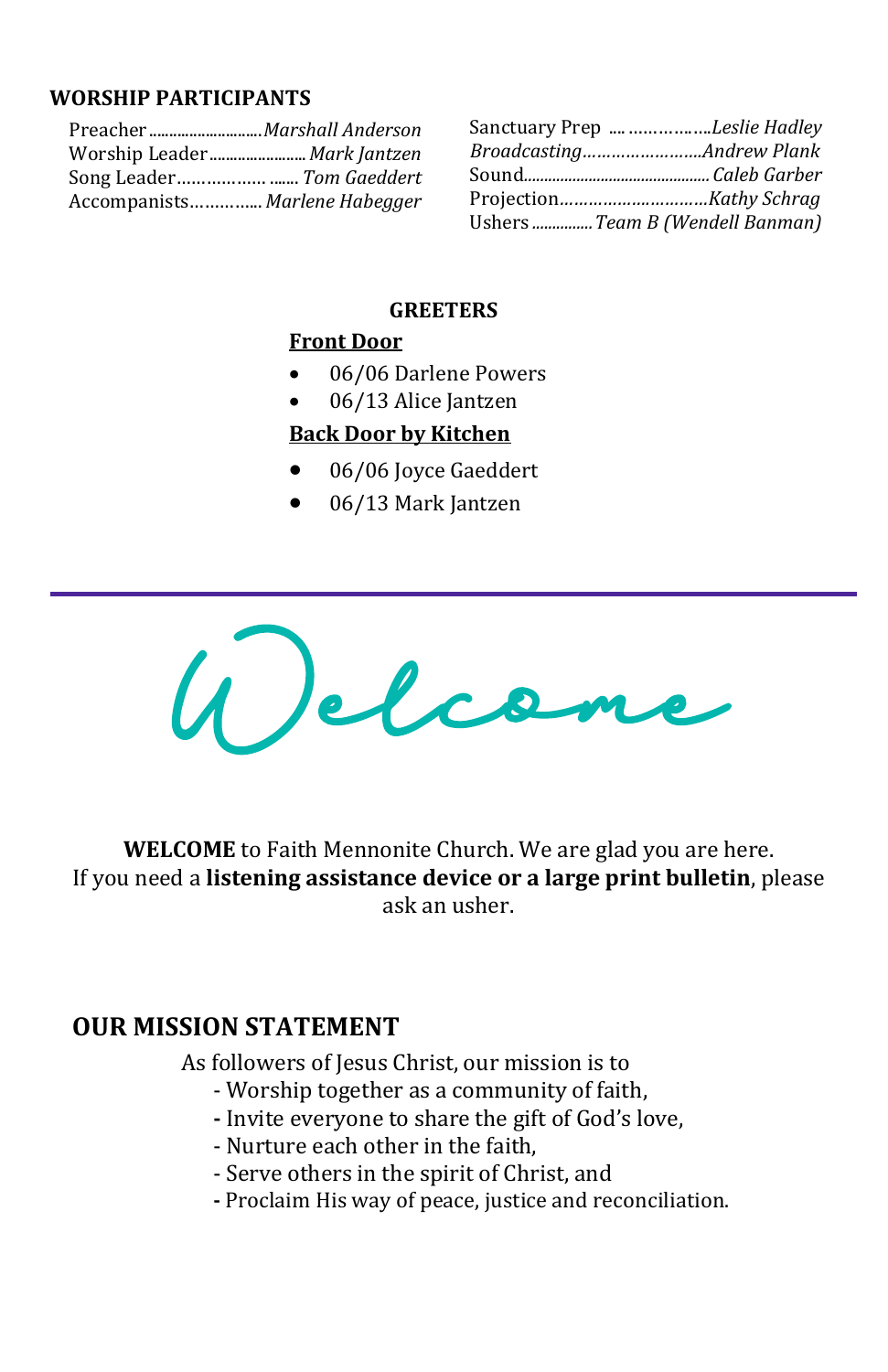## *FAITH FAMILY NEWS*

**TODAY WE CELEBRATE** Pastor Marshall's ministry among us and say farewell to Marshall, Lindsay & family. During the service later there will be an opportunity for you to share a story or highlight of their time with us. As they transition to another chapter please remember them in your prayers.

**LADIES** – Are you interested in participating in Faith Mission Circle in September? Let's gather briefly outdoors (weather permitting) following the worship service on June 20 to share our thoughts, or contact Kathryn Penner, Arlys Deckert or Darlene Powers. Thanks. Kathryn

*DO YOU FEEL* the call to help behind the scenes on Sunday mornings but are afraid of setting up the program to run the projection? I can help you do that! I will be willing to set up the program and all you would have to do on a Sunday morning is run it for me! Please talk to me (Kathy Garber) if this is something you are interested in doing!

**COUNCIL IS LOOKING** for a couple more people to be on **discernment committee**. Do you love hunting for treasure? We need your help finding today's gifts in today's people serving our Living Lord. With pandemic restrictions lifting, groups can gather again and work together. Contact Shari Scheffler or Kathy Schrag.

## *BEYOND FAITH MENNONITE CHURCH*

**NEWTON'S ET CETERA SHOP** thanks you for shopping, donating and volunteering at our community thrift shop! We've been able to send over \$10,000 to Mennonite Central Committee so far this year, and have set aside over \$1,000 for 2022 Local Giving Grants, as well as supporting our local nonprofit partners with gift cards for those in need. Thank you for making this possible! We also request your help letting folks know about three open positions at the shop: two full-time management positions and one part-time summer receiver position. More information is at [newtonetceterashop.com](https://faithmenno.us10.list-manage.com/track/click?u=5243b1c606ac0a9b2de34b748&id=12acd606ed&e=d8c34fbe40)  and on Indeed.com. Newton Et Cetera shop is an equal opportunity employer, committed to employment equity. Newton Et Cetera Shop values diversity and invites all qualified candidates to apply.

**PEACE CONNECTIONS** is looking for volunteers to help supervise the children/grandchildren of families attending Circle of Hope and participating in the Getting Ahead Class. We are in need of 2-4 volunteers willing to donate their time on Tuesday evenings from 6:00 to 8:15 PM. If you have caring hands, a loving heart, and enjoy working with children and youth then please contact Peace Connections. Starting in July, volunteers are needed. You can donate your time once a month, twice a month, or every Tuesday. Whatever fits your schedule. Thank you so much!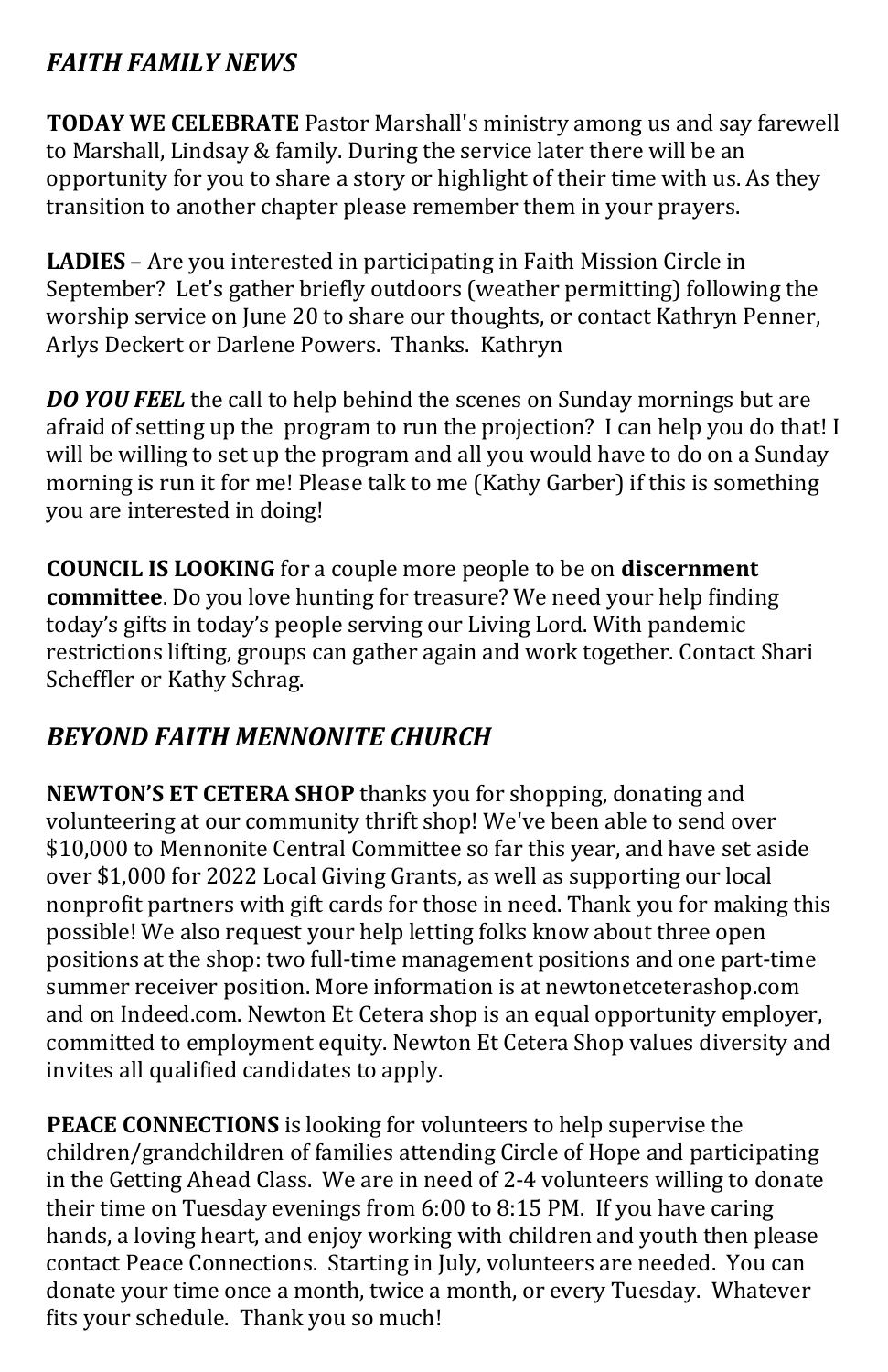**EVERENCE WILL HOST** a free, online webinar, *Basics of investing*, on Tuesday,

June 8 at 6:30 p.m. Register for this webinar to learn about:

- The fundamentals of investing.
- Different types of investments available.
- How faith values can play a role in your investment decisions.

To register, or learn more about this webinar event, please visit our webpage at everence.com/kansas.

# *WDC ANNOUNCEMENTS*

**BIG NEWS** from the Western District Women in Mission! The Women's Retreat at Camp Mennoscah will happen in-person this September! Details are being discussed but please circle the dates of Saturday, September 11 and Sunday, September 12 and consider joining our fellowship and reconnecting. Of course, some things will look different including no programming for girls, only meeting on Saturday and Sunday, building use being limited, bodies being one year older, etc. We'll send out more details and registration information later this summer; hope to see you there!

## *CAMP MENNOSCAH ANNOUNCEMENTS*

**YOUTH CAMPS** will be starting on June 6 and run through July 30th. Please pray for all campers and staff this summer. Each week that we have youth at Camp, I will be putting their names here so we can pray for them.

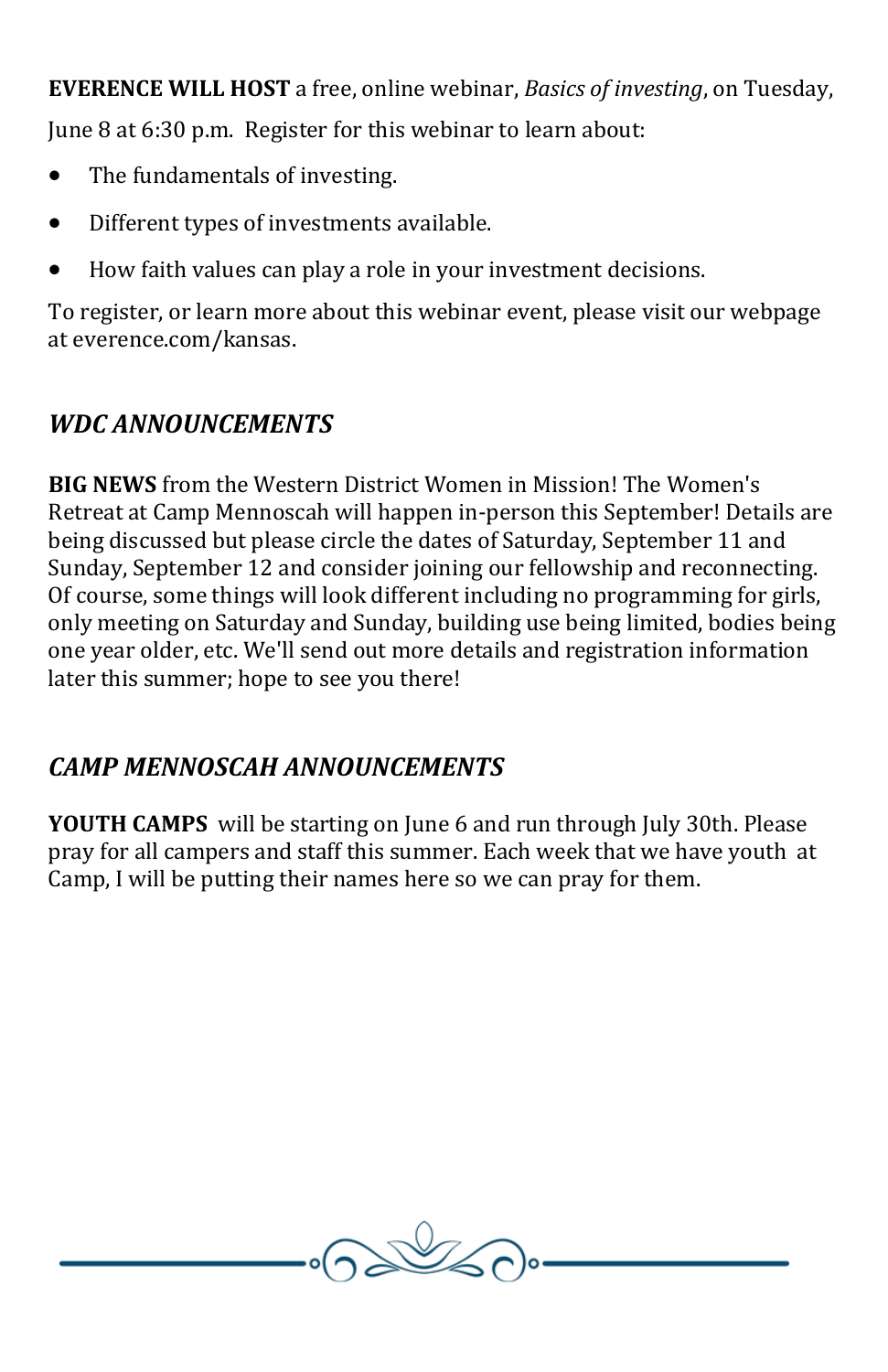